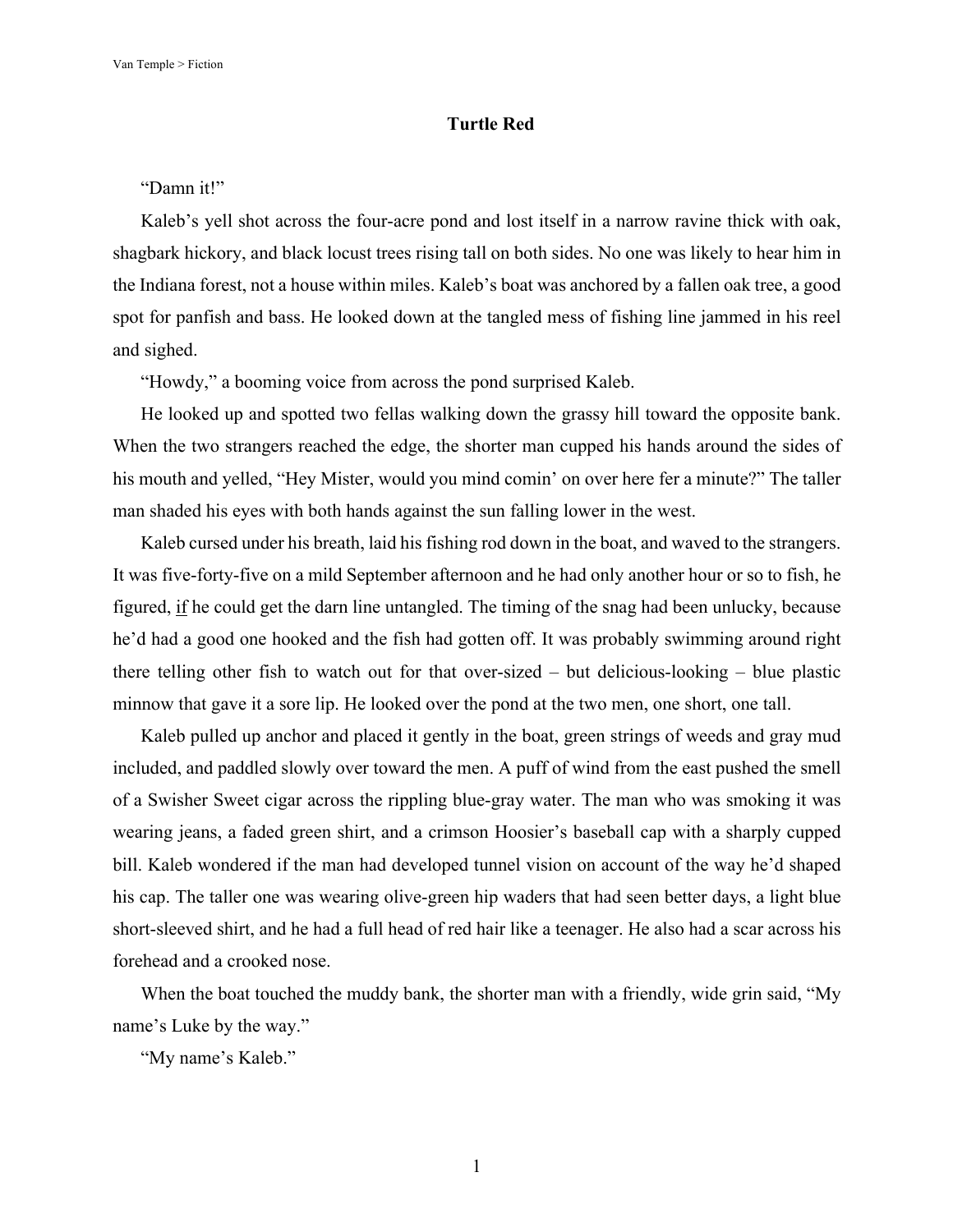"We certainly don't wanna bother ya, Mr. Kaleb. A man's fishin' time is certainly precious, but we was wantin' to ask if we could hunt turtles here tonight?"

"By the way this ain't my pond." Kaleb touched his chest. "I'm livin' here and takin' care of the place till the Old Lady dies." He held up his tangled fishing rig. "Damn thing just snarled up on me."

Luke spoke right up, eyebrows raised in a hopeful pose. "My buddy here …" He pointed, though there was no reason to do so. "He's a wizard at getting tangles out. Hand it over here, Kaleb." Luke took the rod and passed it to the tall man. "By the way, his name's Turtle Red." Turtle Red had sort of an expressionless expression on his weathered face.

"We work together at the highway department, drivin' front-end loaders, graders, back-hoes, whatever needs to be done. Been at it bout twenty-five years now, right, Red?" Red nodded, unsnapped one side of his bib wader, and fetched a pocket knife out from somewhere inside. Kaleb noticed that Red was missing the last section of his middle finger on his left hand.

"Old Lady's still kicking, is she?" Luke grinned at Kaleb and took a draw on his cigar. "Red and I used to come here regular, but it's been a couple years, I bet."

"Yeah, I guess," Kaleb shrugged his shoulders. "I've never actually met the woman. I deal with her daughter who lives over in Iowa somewhere. Never seen her either come to think if it."

"She's a case, Old Lady." Luke grinned. "She used to come out here to the pond every afternoon to give her poodle a stretch 'n sniff. She called her Miss Pinky, the poodle that is." Luke seemed to be the talker of the pair, and his grin never faded, apparently one of those people who just wakes up happy. "She had wiry, white fur and Old Lady got her groomed by appointment over in Connersville at Pet-Wac-A-Doo. You know where 'at is?"

Kaleb shook his head. "I don't own a dog."

"Well that don't matter." Luke chuckled. "I like your sense uh humor, Kaleb. The reason she called that poodle Miss Pinky was 'cause she tied a pink ribbon on that dog's tail and one on each ear. When the ribbons got faded or dirty, she'd tie on new ones. Bought a dozen rolls at a time, I heard. She looked like a queen and that's how Old Lady treated her." He paused for a little draw on his cigar. "Well, Miss Pinky loved to sniff around the edge of the pond, but Old Lady didn't want her to get mud on her purdy white fur or the pink ribbons for that matter, so it was sort of a daily tug of war betwixt them when they came out fer a walk."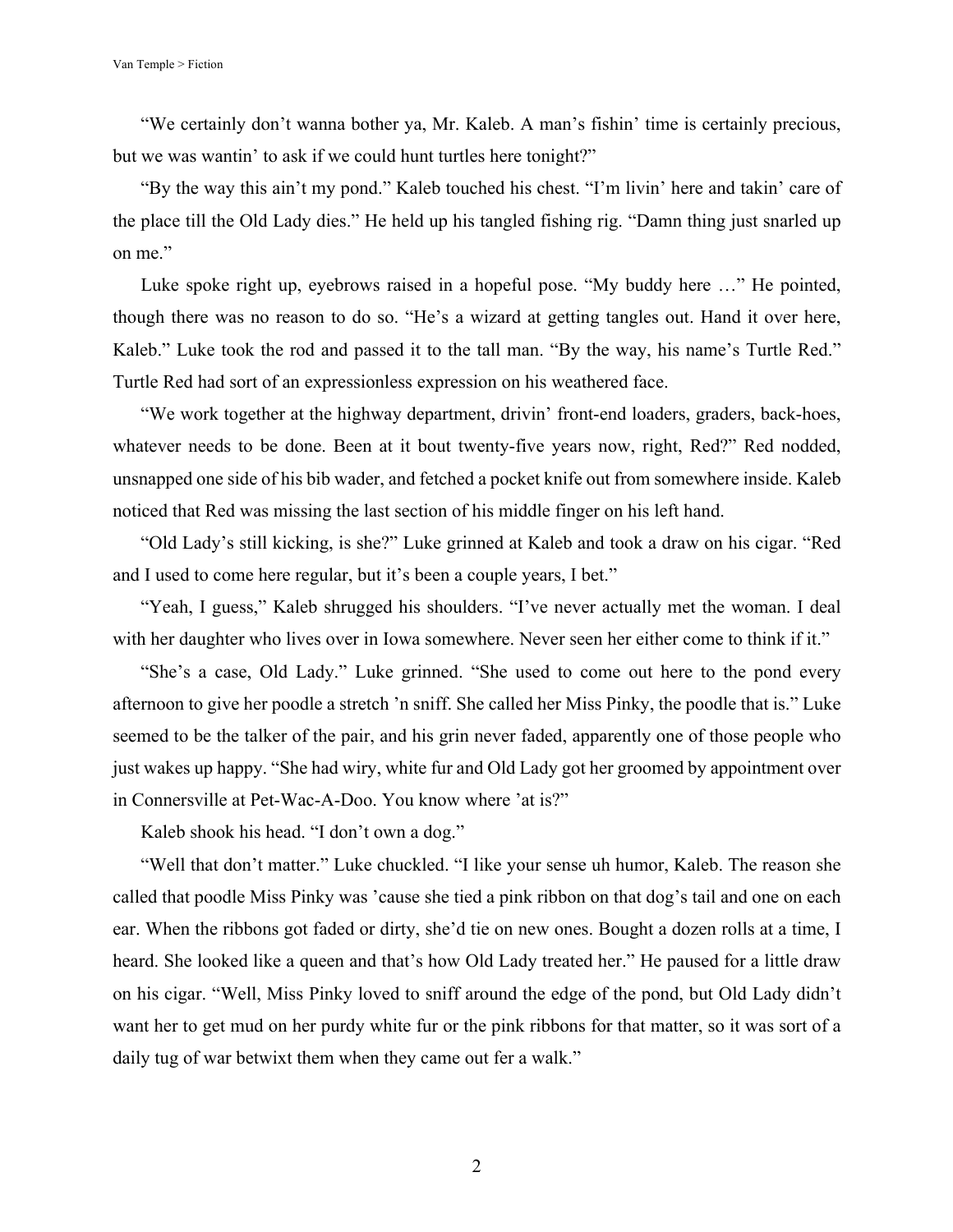Red cut off the wad of tangled nylon line and tossed it in the pond. Kaleb watched it slowly sink under thinking that he coudda done that himself but had intended to save the line. Red tied the plastic bait back on and when he handed the rig back, Kaleb noticed that Red was missing the little finger on his right hand. *Wow, that dude's had some tough luck,* Kaleb thought.

"Much obliged," Kaleb said, as he tipped his straw hat. The expression on Red's face never changed, and he said nothing. *Tight-lipped*.

"Old Lady went downhill fast after what happened to Miss Pinky," Luke continued.

"What happened?" Kaleb asked, beginning to see his fishing opportunity slip below the water like the tangled nest of fishing line.

"It-ahs 'bout four years ago," Luke said. "Least that's what I heard. Old Lady was walkin' Miss Pinky down round that corner bend in the pond, right over there." He pointed. "Oh, I think I forgot to mention Old Lady's favorite color was pink, and she always wore pink ribbons in her hair and around her wrists too."

Kaleb nodded.

"Miss Pinky jerked the leash out of Old Lady's hands and got right down in the muck beside those old stumps. And she sunk lower and lower till her belly was boggin' in the mud and Old Lady was screamin' at her to come back. And the louder she screamed the deeper Miss Pinky moved into the mud, like she was gettin' a sustantial mount-a satisfaction at turnin' her white fur mucky gray. Old Lady was wavin' her arms and got herself so worked up she fell backards and landed in the weeds and it just so happened to be on top a purdy big mound of fire ants and they took to her like a sirloin steak covered with A.1. sauce. She screamed loud and long sos a fella who was livin' in a run-down trailer over there in those woods came a runnin'." He pointed. "Used to be migrant workers lived all up in there and they strung out long stension cords end-to-end way through those trees over there so they could get lectricity."

A pair of wood ducks flew over their heads heading down for a landing in the narrow ravine at the far end of the pond. "Locals" Kaleb shook his head. "There's about a dozen that seem to stay here year-round."

Luke nodded, took another pull on his Swisher Sweet, held it in a second, then blew it out and sat down on the grass looking mighty pleased. Turtle Red showed no reaction whatsoever to the conversation. He just stood looking across the pond like he was gazing into eternity. Kaleb wondered if Red was hard of hearing.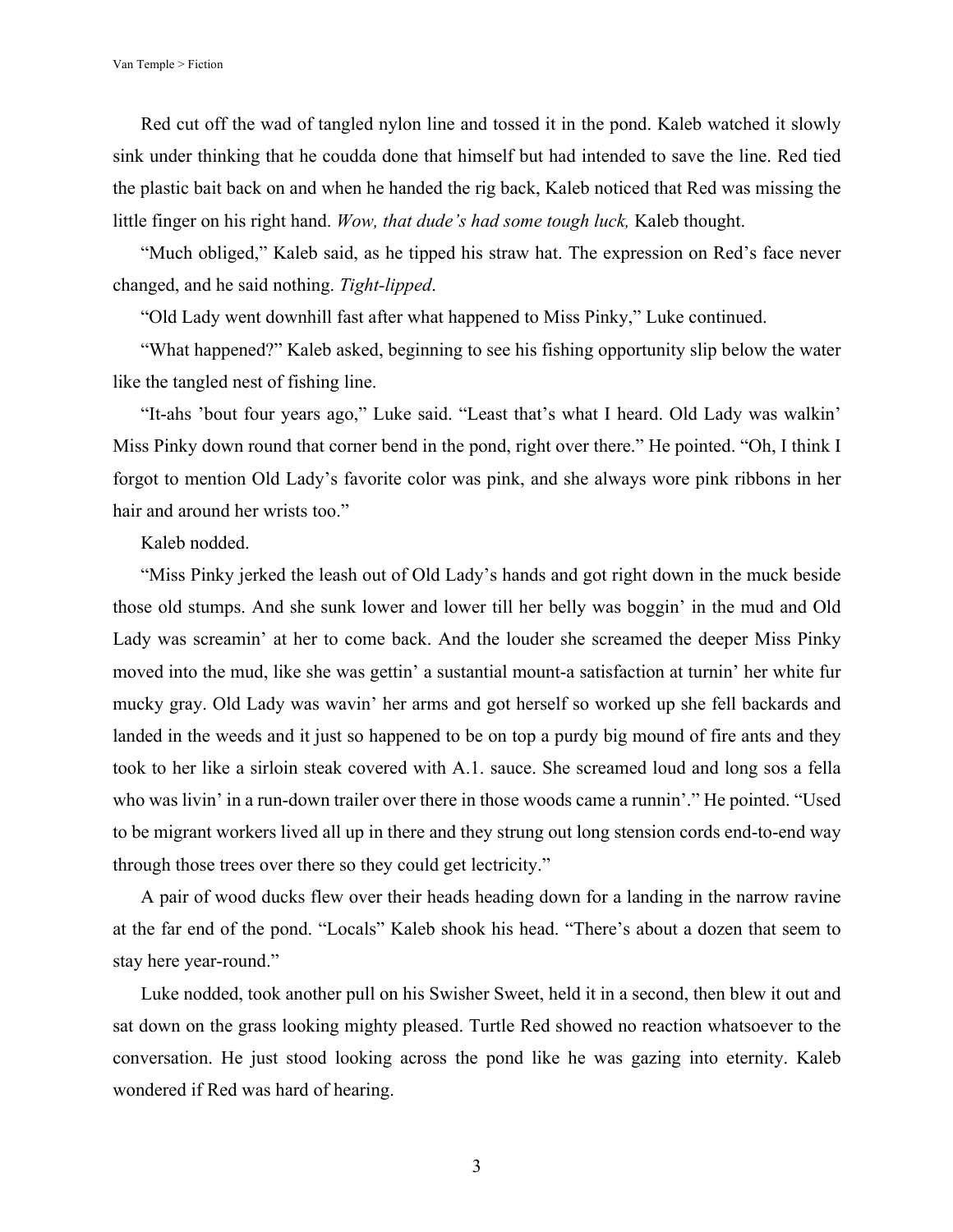"Ain't you gonna tell me the rest of the story?" Kaleb asked, having given up entirely on the idea of getting in more fishing.

"Oh yeah, I forgot," Luke said. "So the fella from the trailer came over and got Old Lady up and brushed most of the ants and sand off her pants and helped her get back to her house where he called 9-1-1 and they came and took her to 'mergency. I heard she had a lot of bites all over and some of 'em got in her undergarments and all." He grinned.

"What happened to Miss Pinky?" Kaleb asked, surprised that he was now intrigued by the unfolding story.

Red stood studying the sky like it was a new phenomenon, both hands behind his back. Maybe he was listening to Luke's story or maybe not, it was hard to tell what was going on inside Red's head, if anything.

"So." Luke spread his arms wide. "Miss Pinky got right down in the pond with just the top of her head and nose above the water, lookin' kinda like a white beaver, and about that time a bigass turtle snapped Miss Pinky's left ear and took off with a good part of it. That little dog paddled right around and waddled back up the bank and flopped over on its side like it was dead. I think it was Mike." He paused to catch his breath and enjoy his cigar.

"So I've got two questions," Kaleb said. "Who is Mike and did Miss Pinky die?"

"Sorry, you don't know about Mike yet, I fergot. Mike is the biggest old turtle I ever seen, anybody ever seen as far as I know, outside that real big un in the Indianapolis Zoo. Oh boy, I bet you could ride that one, though I spec they'd frown on that. Anyway, that one's imported from somewheres else, I figure."

"And Miss Pinky?" Kaleb asked.

"Yeah, the vet gave her a shot of stair-roids, I think, and she 'as alright in a couple-a weeks, although her ear was considerably shorter than before. And Old Lady, she got alright too and she tied a little pink ribbon around the stub of what remained of Miss Pinky's left ear, but she neverever took her poodle back to the pond on account of being afraid that Big Mike might finish the job. And that's when she started going down. Purdy soon she a heart condition, some kinda weird liver misfunction, and her himmer-roys got awful bad."

"Are you talkin' about Miss Pinky or Old Lady?" Kaleb asked.

"Old Lady, a course." Luke laughed and slapped his knee. Kaleb thought he saw a hint of a smile on Turtle Red's lips, but it was gone before he could tell for sure.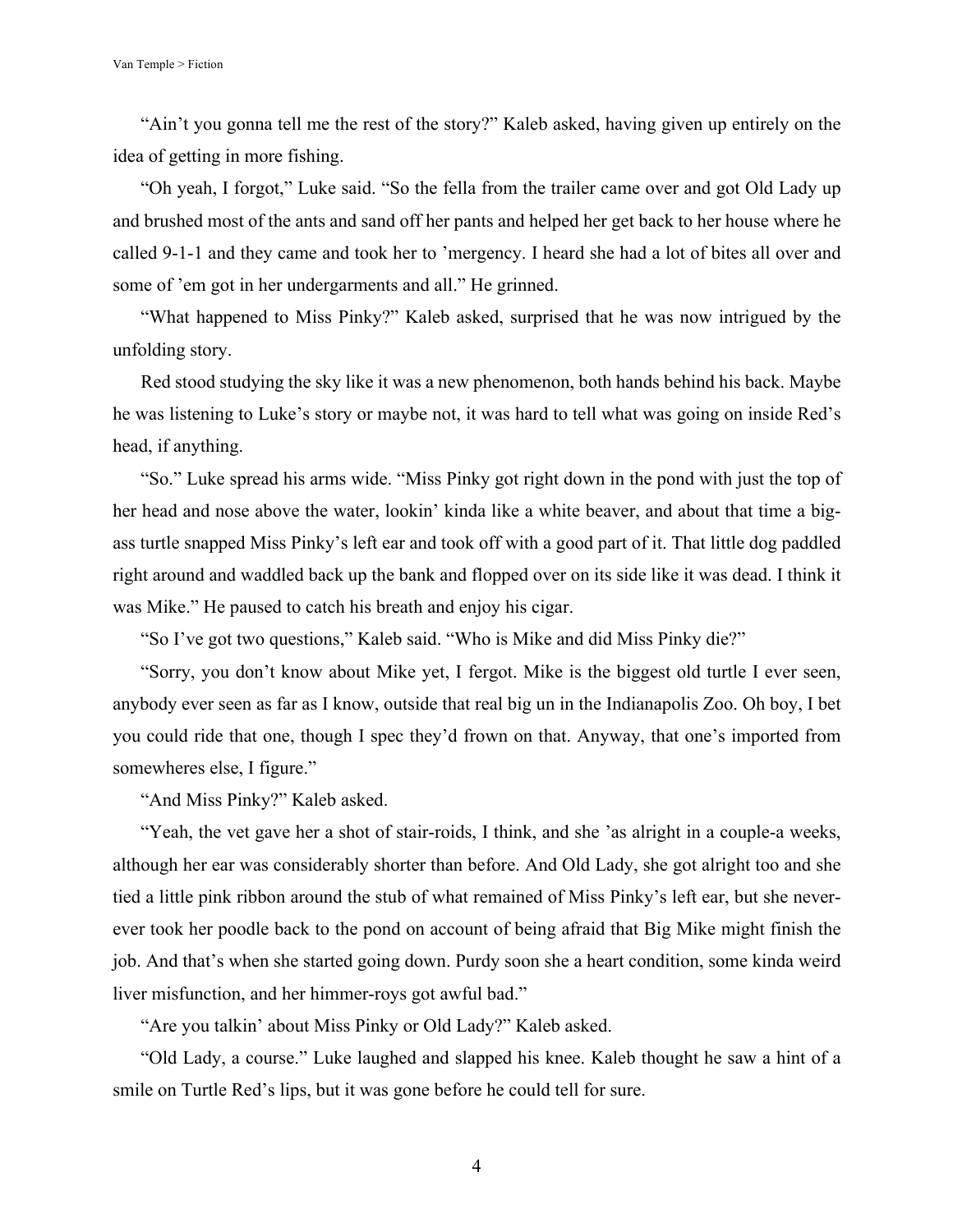"I'm not gonna ask you who it was that saw what happened to Miss Pinky after Old Lady and the man who was helpin' her left," Kaleb said. "But that's quite a story, Mr. Luke. I sure needed a little pick-me-up after my bad luck at the hot spot." He glanced back over his shoulder at the place where the big one got away.

Kaleb, who was still sitting in the boat, looked up, smiled, and said, "Hey Red. Is Luke tellin' me the truth?"

Red glared back at Kaleb, then looked over at Luke and moaned like he was trying to say something, like he needed help all of a sudden.

"Cat got your tongue?" Kaleb smiled at his own jest.

Red's face turned pink like his blood pressure had suddenly shot up.

"Oh, don't upset him," Luke cautioned Kaleb, shaking his head. "Wait just a minute."

Luke stepped up close to his buddy. "Red, why don't you go back up to the truck and bring our food sack down here where we can share a little early supper with our new friend Kaleb. Don't that sound like a good i-de?"

Turtle Red looked relieved, nodded, and started back up the hill where they'd parked their truck at the end of the dirt road. He walked slowly with a slight limp.

When Red was out of hearing distance, Luke knelt down and spoke. "Unfortunately, your question about *cat got your tongue?* falls purdy close to the awful truth about Red. You see, since he 'as a boy he's loved huntin' turtles more than anything else this great big world has to offer. It's weird, I know, but people around here have accepted him for who he is, and you know, the world would be a better place, in my humble opinion, if that sorta attitude was spread on a lot thicker than it is. Know what I mean?"

Kaleb nodded. "So why'd he take offense? I was just tryin' to include him in our little chat."

"I know that and you know that, but Red, he don't get that sorta new-aunts."

Kaleb nodded again.

"Here's what happened. Back two years ago, me and Red was huntin' turtles in this here pond, right over about where Mike bit Miss Pinky's ear off. Red was down low in the water …"

"Stop right there." Kaleb shook his head. "I've always heard it referred to as trappin' turtles, not huntin' turtles. And you don't do it by swimmin' in the water, that's fer damn sure."

"Normally, that is the case, you're exactly right. You set out traps from your boat or the shoreline and come back later to see what you've caught. But Red, he's different. When he was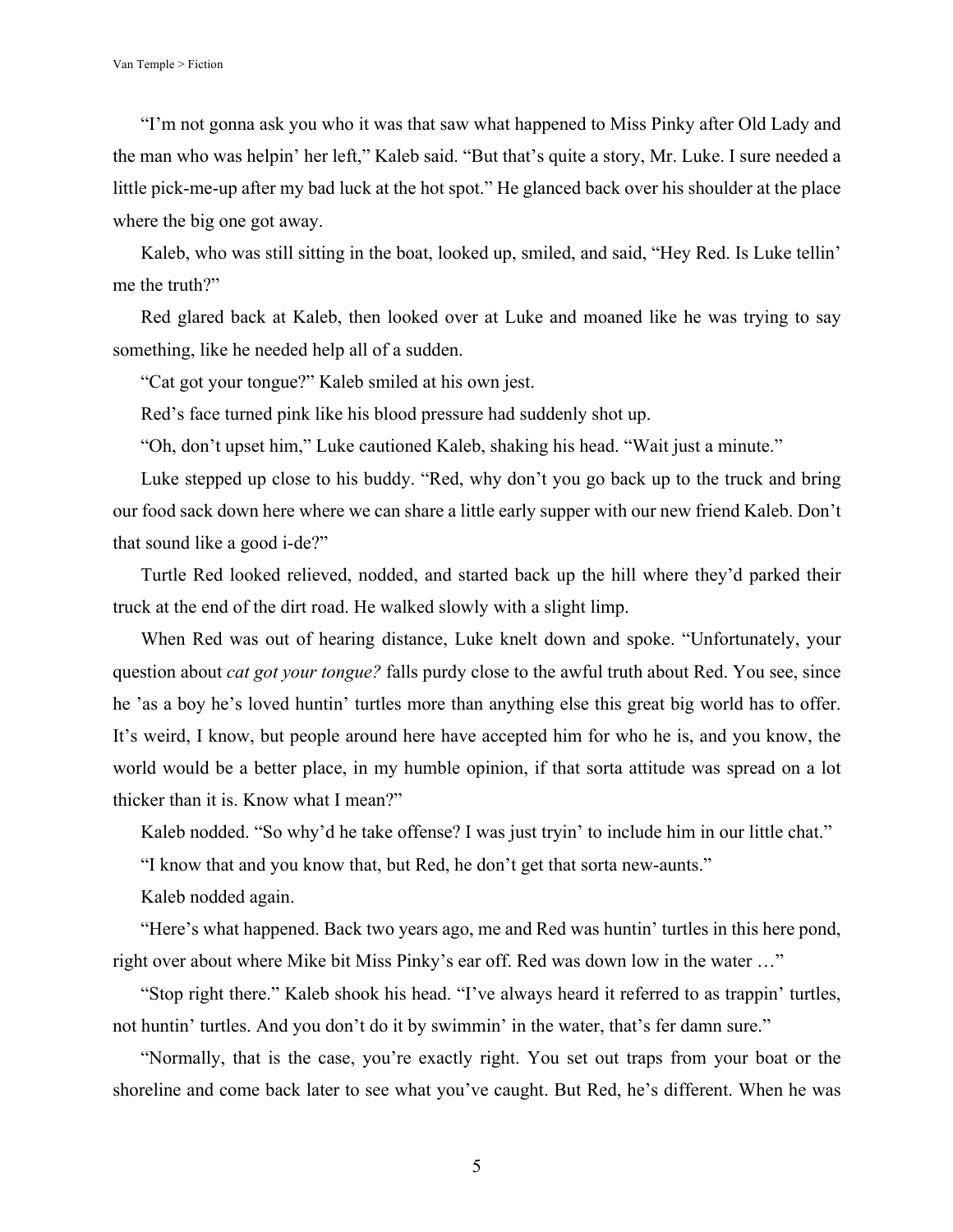about eight or nine years old, he learned how to catch 'em with his hands and now he's the best darn turtle hunter in Indiana, in my opinion."

"You're pullin' my leg," Kaleb said.

"No, no, I'm not. Just stay with me here." He held up the back of his hands in front of Kaleb with one little finger hidden and the middle finger of the other hand folded back. "Catchin' 'em by hand is hazardous, but you've seen Red. His front tires are not lined up exact parallel if you catch my drift."

Kaleb nodded.

"So me and Red was out here at night, 'bout September like now. I was sittin' by a fire over there behind those gum trees where we had our sleepin' bags laid out and Red was wadin' in the pond huntin' turtles. He'd been trying to catch Big Mike for a while, but Mike was purdy smart, for a turtle, elusive and stuff. Anyway, Red snuck up on Mike and lunged for him but before he could get ahold of the sides of his shell, Mike attacked and Red screamed when he saw Mike coming right at him eye-to-eye. And while Red had his mouth open wide screaming, Big Mike latched on to Red's tongue and wouldn't let go. I heard Red screamin' and all the commotion, so I grabbed my head-mounted flashlight and ran down to the pond, jumped in the boat, and right quick paddled over to where all the splashin' and racket was comin' from. When I shined my headlight on the scene, I saw Big Mike was clamped onto Red's tongue real tight. I had my .22 pistol with me, but Red and Mike were too close together for me to shoot and Red was thrashin' round in the water beatin' on Mike's shell with both fists like a bongo. So I did the only thing I could think of to do, and it seemed like a good i-de at the time. I yelled at Red to stand still and I raised the paddle up above my head and brought the edge of it down toward Big Mike's neck with a whoosh like that." Luke lowered his arms in a chopping motion.

Kaleb looked up and saw Turtle Red limping down the hill and he told Luke to hurry up.

"Well, when my arms came past my head they accidently brushed the headlight off and it slipped down on my neck so it wasn't pointed at Mike's neck anymore. And it was too late to stop my follow-through, so the paddle hit somethin' real hard and Red slipped underwater. Luckily I was able to find his shoulders in the dark just under the water and drag him into the boat. And Mike … he had disappeared."

"Hurry, Red's almost back," Kaleb pleaded.